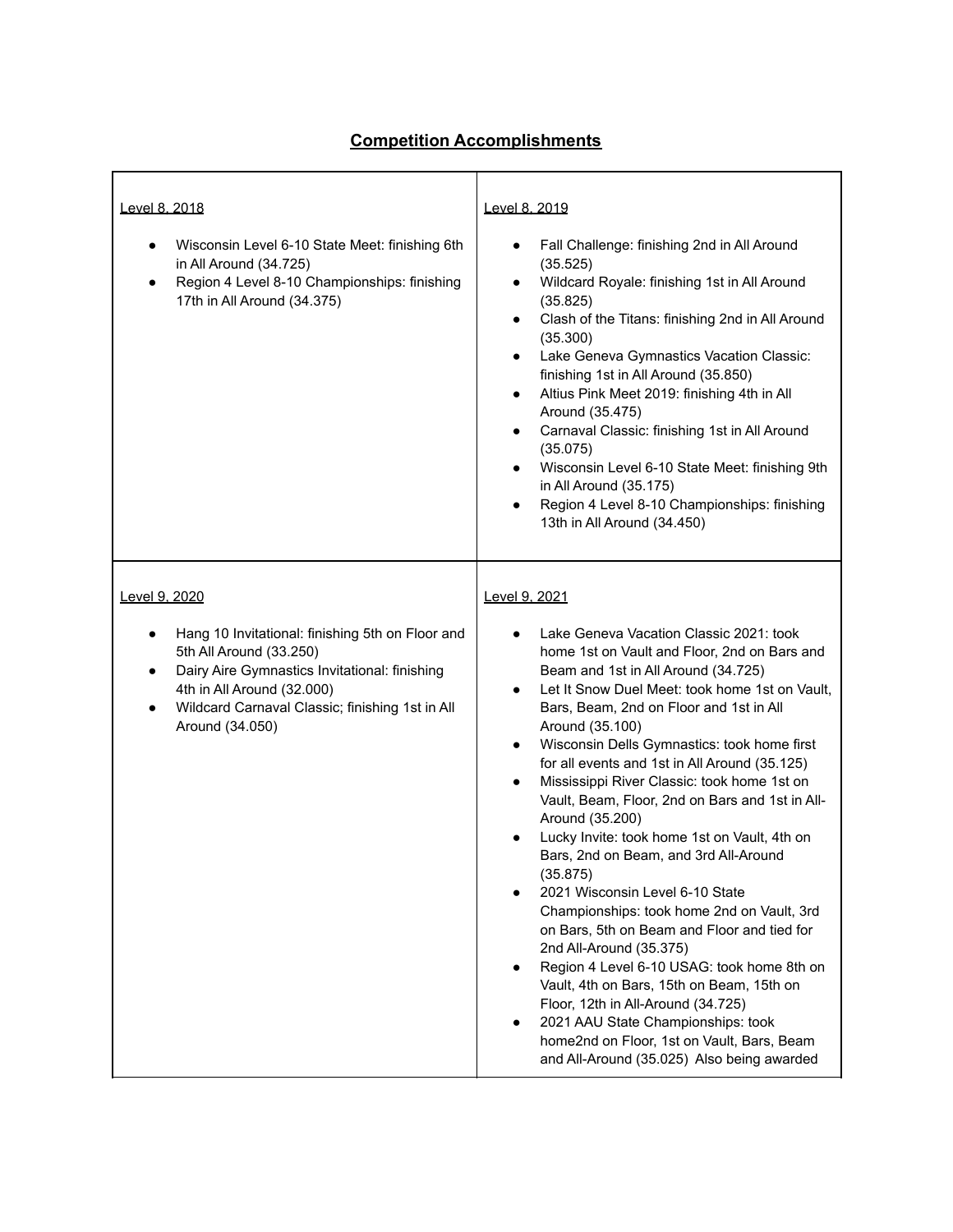| the All American Award for having the highest<br>All- Around score within the competition. |
|--------------------------------------------------------------------------------------------|
|                                                                                            |

## **Skills Competing and Training**

| Vault<br>Tuck/Pike/ Layout Tsukahara<br>Tucked/ Piked Yurchenko<br>Front handspring front Tuck<br>Twisting Tuck/Layout dismounts                                                                                           | <b>Bars</b><br>Double back<br>$\bullet$<br>Half pirouette on low and high<br>٠<br><b>Bail</b><br>$\bullet$<br>Pak Salto<br>$\bullet$<br>Clear Hip connections<br>$\bullet$<br>Toe to Hand connections<br>Clear Hip giant giant Double Back                                                              |
|----------------------------------------------------------------------------------------------------------------------------------------------------------------------------------------------------------------------------|---------------------------------------------------------------------------------------------------------------------------------------------------------------------------------------------------------------------------------------------------------------------------------------------------------|
| <b>Beam</b><br><b>BHS BHS connected series</b><br><b>BHS Back layout series</b><br>Front tuck<br>Switch leap w/ connections<br>Back tuck w/connection<br>Standing aerial<br><b>Twisting Jumps</b><br>Half & Full Wolf Turn | <b>Floor</b><br>Double back<br>Front 1 & $\frac{1}{2}$<br>$\bullet$<br>Standing aerial<br>$\bullet$<br>Front handspring layout layout<br>$\bullet$<br>Arabian punch front,<br>٠<br>Switch-Leap Half,<br>٠<br>Switch-Leap Popa connection,<br>٠<br>Switch Ring Leap,<br><b>Twisting Jump connections</b> |

## **For Videos of Skills & Routines Visit Below**

Instagram: <https://www.instagram.com/aaliyahkrause2024/>

YouTube: <https://www.youtube.com/channel/UCOW8GkRRWOBqaYpnODYHNZA>

## **About**